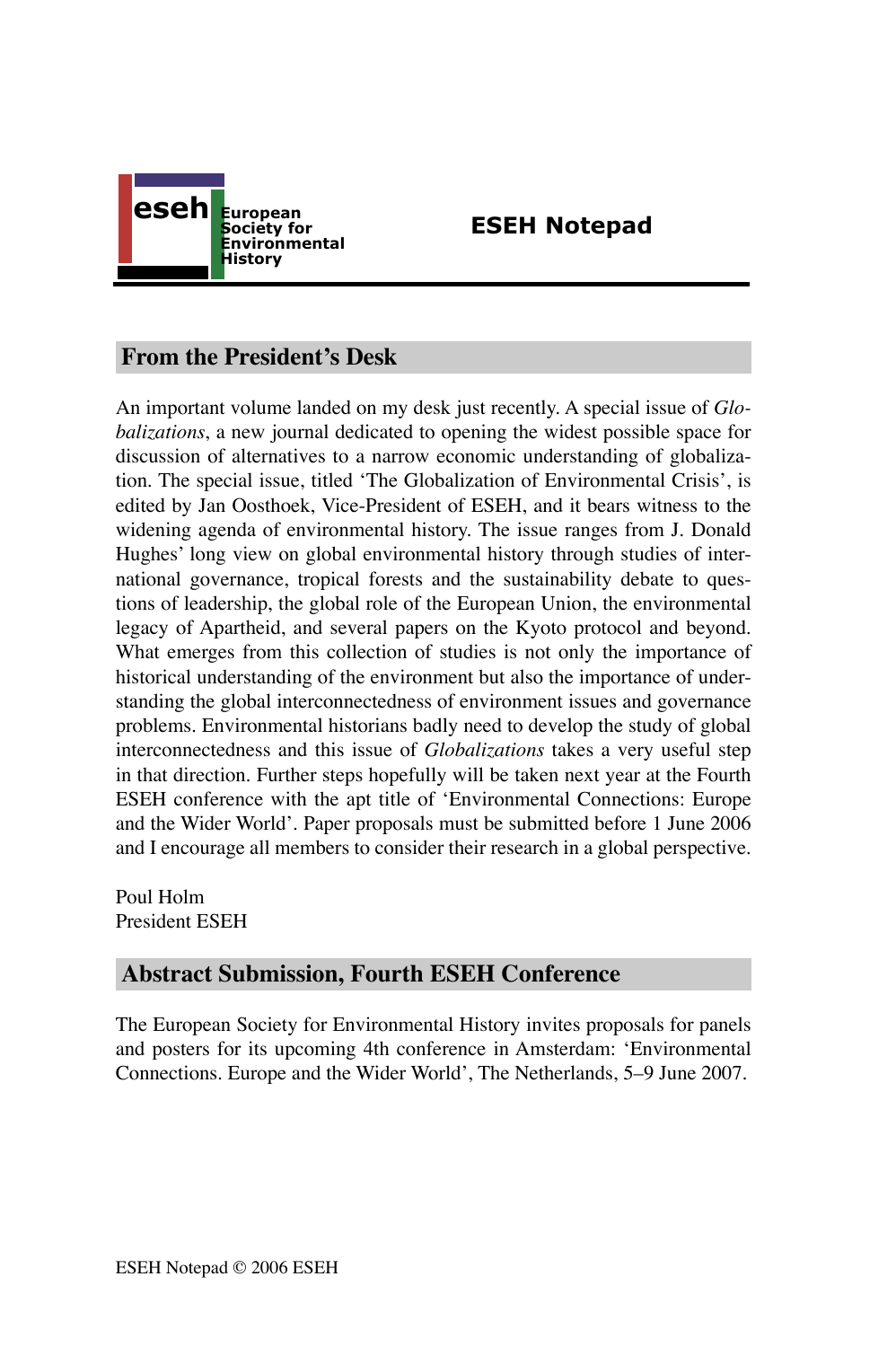### SOCIETY PAGES



Submission of abstracts started 6 February 2006. **Deadline is 1 June 2006**. You can submit your abstract on-line through the conference website: [<http://www.let.vu.nl/conference/eseh/index.html>](http://www.let.vu.nl/conference/eseh/index.html)

# **Launch of Environmental History Podcast**

A new podcast (Internet ʻradio' programme) about environmental history was launched in early March. *Exploring Environmental History* is the podcast about human societies and the environment in the past. The podcast features interviews with people working in the field, reports on conferences and research and discussions about the use and methods of environmental history. The podcast is part of the *Environmental History Resources website*.

You can subscribe to the *Exploring Environmental History* podcast or download it at [<www.eh-resources.org/podcast/podcast.html](http://www.eh-resources.org/podcast/podcast.html)>.

# **European Society for Environmental History**

### **Executive Board**:

President: **Poul Holm**, *Roskilde University* Vice-President: **Mauro Agnoletti**, *University of Florence* Vice-President: **Jan Oosthoek**, *University of Newcastle upon Tyne*